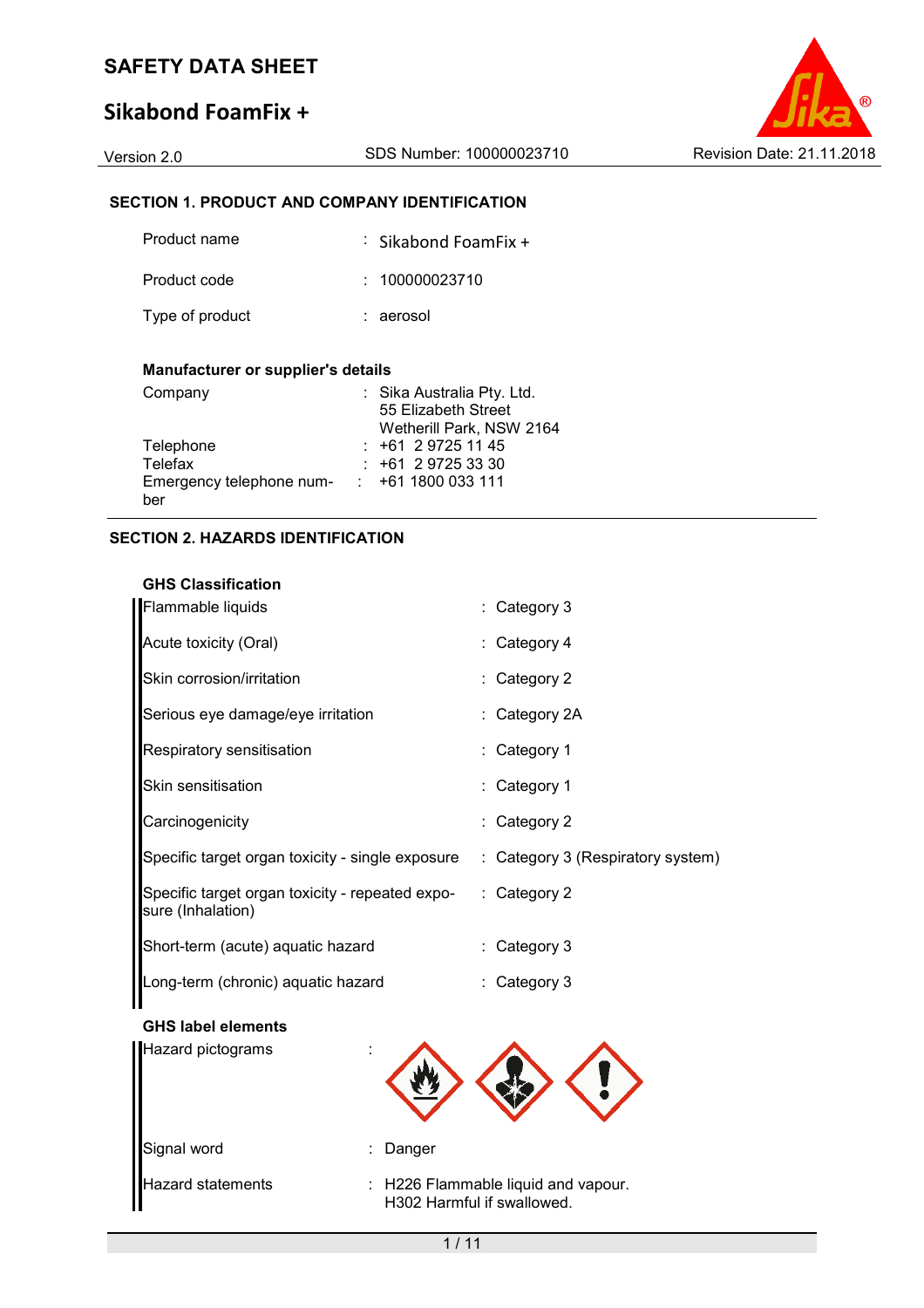# **Sikabond**

| <b>SAFETY DATA SHEET</b>  |                                                                                                                                                                                                                                                                                                                                                                                                                                                                                                                                                                                                                                                                                                                                                                                                                                                                                                                                                                                                                                                                                                                                                                                                                                                                                                                                                                                                                                                                                                                                                                                                                                                                                                                                                                                                                                                                                                                                                                                                                                                                                                                                                                                                               |                           |
|---------------------------|---------------------------------------------------------------------------------------------------------------------------------------------------------------------------------------------------------------------------------------------------------------------------------------------------------------------------------------------------------------------------------------------------------------------------------------------------------------------------------------------------------------------------------------------------------------------------------------------------------------------------------------------------------------------------------------------------------------------------------------------------------------------------------------------------------------------------------------------------------------------------------------------------------------------------------------------------------------------------------------------------------------------------------------------------------------------------------------------------------------------------------------------------------------------------------------------------------------------------------------------------------------------------------------------------------------------------------------------------------------------------------------------------------------------------------------------------------------------------------------------------------------------------------------------------------------------------------------------------------------------------------------------------------------------------------------------------------------------------------------------------------------------------------------------------------------------------------------------------------------------------------------------------------------------------------------------------------------------------------------------------------------------------------------------------------------------------------------------------------------------------------------------------------------------------------------------------------------|---------------------------|
| <b>Sikabond FoamFix +</b> |                                                                                                                                                                                                                                                                                                                                                                                                                                                                                                                                                                                                                                                                                                                                                                                                                                                                                                                                                                                                                                                                                                                                                                                                                                                                                                                                                                                                                                                                                                                                                                                                                                                                                                                                                                                                                                                                                                                                                                                                                                                                                                                                                                                                               |                           |
| Version 2.0               | SDS Number: 100000023710                                                                                                                                                                                                                                                                                                                                                                                                                                                                                                                                                                                                                                                                                                                                                                                                                                                                                                                                                                                                                                                                                                                                                                                                                                                                                                                                                                                                                                                                                                                                                                                                                                                                                                                                                                                                                                                                                                                                                                                                                                                                                                                                                                                      | Revision Date: 21.11.2018 |
|                           | H315 Causes skin irritation.<br>H317 May cause an allergic skin reaction.<br>H319 Causes serious eye irritation.<br>H334 May cause allergy or asthma symptoms or breathing<br>difficulties if inhaled.<br>H335 May cause respiratory irritation.<br>H351 Suspected of causing cancer.<br>H373 May cause damage to organs through prolonged or re-<br>peated exposure if inhaled.<br>H412 Harmful to aquatic life with long lasting effects.                                                                                                                                                                                                                                                                                                                                                                                                                                                                                                                                                                                                                                                                                                                                                                                                                                                                                                                                                                                                                                                                                                                                                                                                                                                                                                                                                                                                                                                                                                                                                                                                                                                                                                                                                                   |                           |
| Precautionary statements  | : Prevention:<br>P201 Obtain special instructions before use.<br>P202 Do not handle until all safety precautions have been read<br>and understood.<br>P210 Keep away from heat/sparks/open flames/hot surfaces.<br>No smoking.<br>P233 Keep container tightly closed.<br>P240 Ground/bond container and receiving equipment.<br>P241 Use explosion-proof electrical/ ventilating/ lighting equip-<br>ment.<br>P242 Use only non-sparking tools.<br>P243 Take precautionary measures against static discharge.<br>P260 Do not breathe dust/ fume/ gas/ mist/ vapours/ spray.<br>P264 Wash skin thoroughly after handling.<br>P270 Do not eat, drink or smoke when using this product.<br>P271 Use only outdoors or in a well-ventilated area.<br>P272 Contaminated work clothing should not be allowed out of<br>the workplace.<br>P273 Avoid release to the environment.<br>P280 Wear protective gloves/ eye protection/ face protection.<br>P281 Use personal protective equipment as required.<br>P285 In case of inadequate ventilation wear respiratory protec-<br>tion.<br>Response:<br>P301 + P312 + P330 IF SWALLOWED: Call a POISON<br>CENTER or doctor/ physician if you feel unwell. Rinse mouth.<br>P303 + P361 + P353 IF ON SKIN (or hair): Remove/ Take off<br>immediately all contaminated clothing. Rinse skin with water/<br>shower.<br>P304 + P340 + P312 IF INHALED: Remove victim to fresh air<br>and keep at rest in a position comfortable for breathing. Call a<br>POISON CENTER or doctor/ physician if you feel unwell.<br>P305 + P351 + P338 IF IN EYES: Rinse cautiously with water<br>for several minutes. Remove contact lenses, if present and<br>easy to do. Continue rinsing.<br>P308 + P313 IF exposed or concerned: Get medical advice/<br>attention.<br>P333 + P313 If skin irritation or rash occurs: Get medical ad-<br>vice/ attention.<br>P337 + P313 If eye irritation persists: Get medical advice/ at-<br>tention.<br>P362 Take off contaminated clothing and wash before reuse.<br>P370 + P378 In case of fire: Use dry sand, dry chemical or<br>alcohol-resistant foam for extinction.<br>Storage:<br>P403 + P233 Store in a well-ventilated place. Keep container |                           |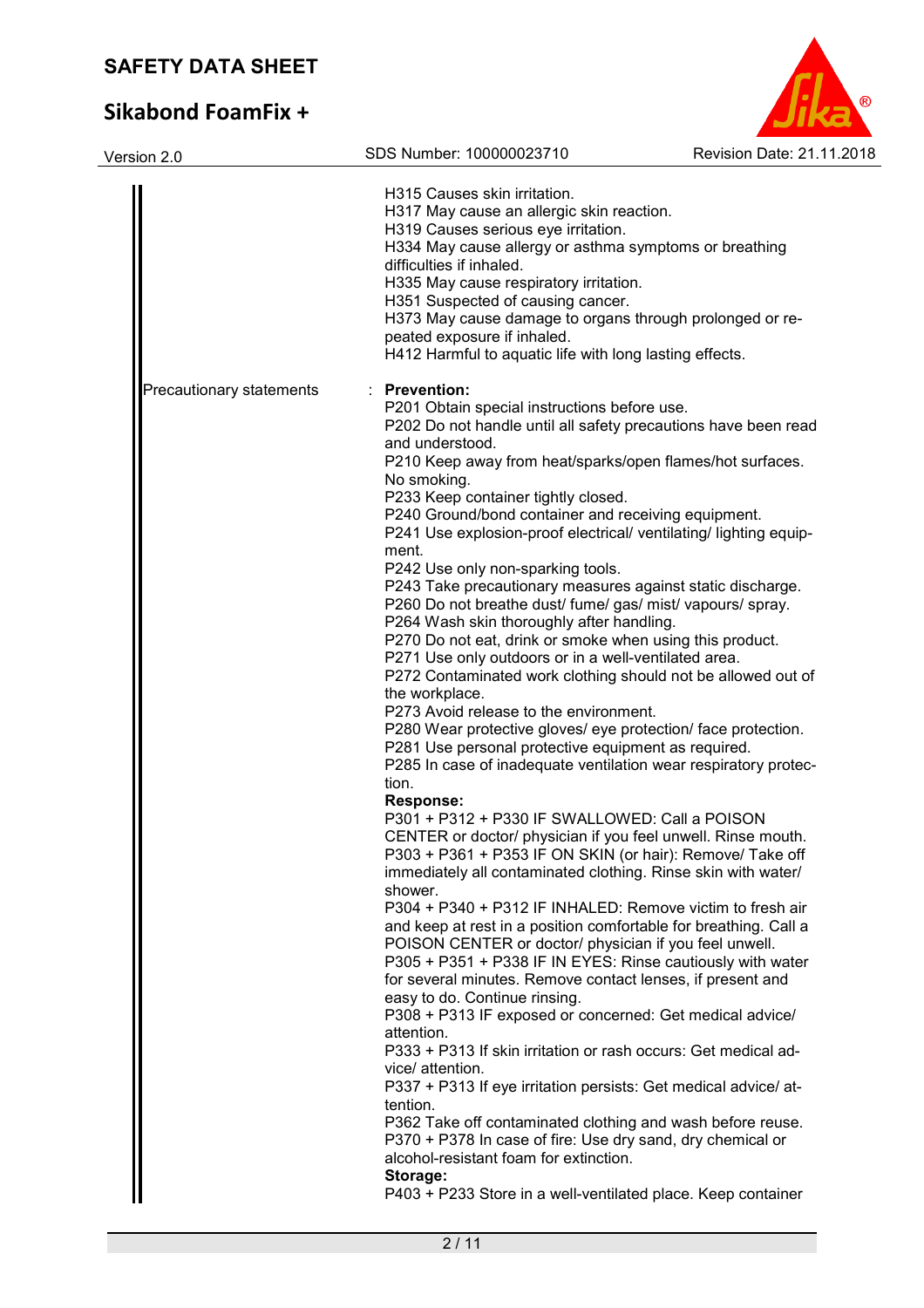# **Sikabond FoamFix +**



tightly closed. P403 + P235 Store in a well-ventilated place. Keep cool. P405 Store locked up. **Disposal:**  P501 Dispose of contents/ container to an approved waste disposal plant.

# **Other hazards which do not result in classification**

None known.

#### **SECTION 3. COMPOSITION/INFORMATION ON INGREDIENTS**

Substance / Mixture : Mixture

#### **Hazardous components**

| <b>Chemical name</b>                      | CAS-No.    | Concentration (%) |
|-------------------------------------------|------------|-------------------|
| 4,4'-methylenediphenyl diisocyanate       | 101-68-8   | $>= 10 - 520$     |
| Polypropylene glycol                      | 25322-69-4 | $>= 10 - 530$     |
| Diphenylmethanediisocyanate, isomeres and | 9016-87-9  | $>= 10 - 520$     |
| homologues                                |            |                   |
| tris(2-chloro-1-methylethyl) phosphate    | 13674-84-5 | $>= 10 - 530$     |
| dimethyl ether                            | 115-10-6   | < 10              |
| butane                                    | 106-97-8   | < 10              |
| 2,2' -oxybisethanol                       | 111-46-6   | < 10              |
| propane                                   | 74-98-6    | < 10              |
| isobutane                                 | 75-28-5    | < 10              |
| alkanes, C14-17, chloro                   | 85535-85-9 | ${}_{0.3}$        |

## **SECTION 4. FIRST AID MEASURES**

| General advice                                                    | : Move out of dangerous area.<br>Consult a physician.<br>Show this safety data sheet to the doctor in attendance.                                                                                 |
|-------------------------------------------------------------------|---------------------------------------------------------------------------------------------------------------------------------------------------------------------------------------------------|
| If inhaled                                                        | : Move to fresh air.<br>Consult a physician after significant exposure.                                                                                                                           |
| In case of skin contact                                           | : Take off contaminated clothing and shoes immediately.<br>Wash off with soap and plenty of water.<br>If symptoms persist, call a physician.                                                      |
| In case of eye contact                                            | : Immediately flush eye(s) with plenty of water.<br>Remove contact lenses.<br>Keep eye wide open while rinsing.<br>If eye irritation persists, consult a specialist.                              |
| If swallowed                                                      | : Clean mouth with water and drink afterwards plenty of water.<br>Do not give milk or alcoholic beverages.<br>Never give anything by mouth to an unconscious person.<br>Obtain medical attention. |
| Most important symptoms<br>and effects, both acute and<br>delayed | : irritant effects<br>sensitising effects<br>Gastrointestinal discomfort                                                                                                                          |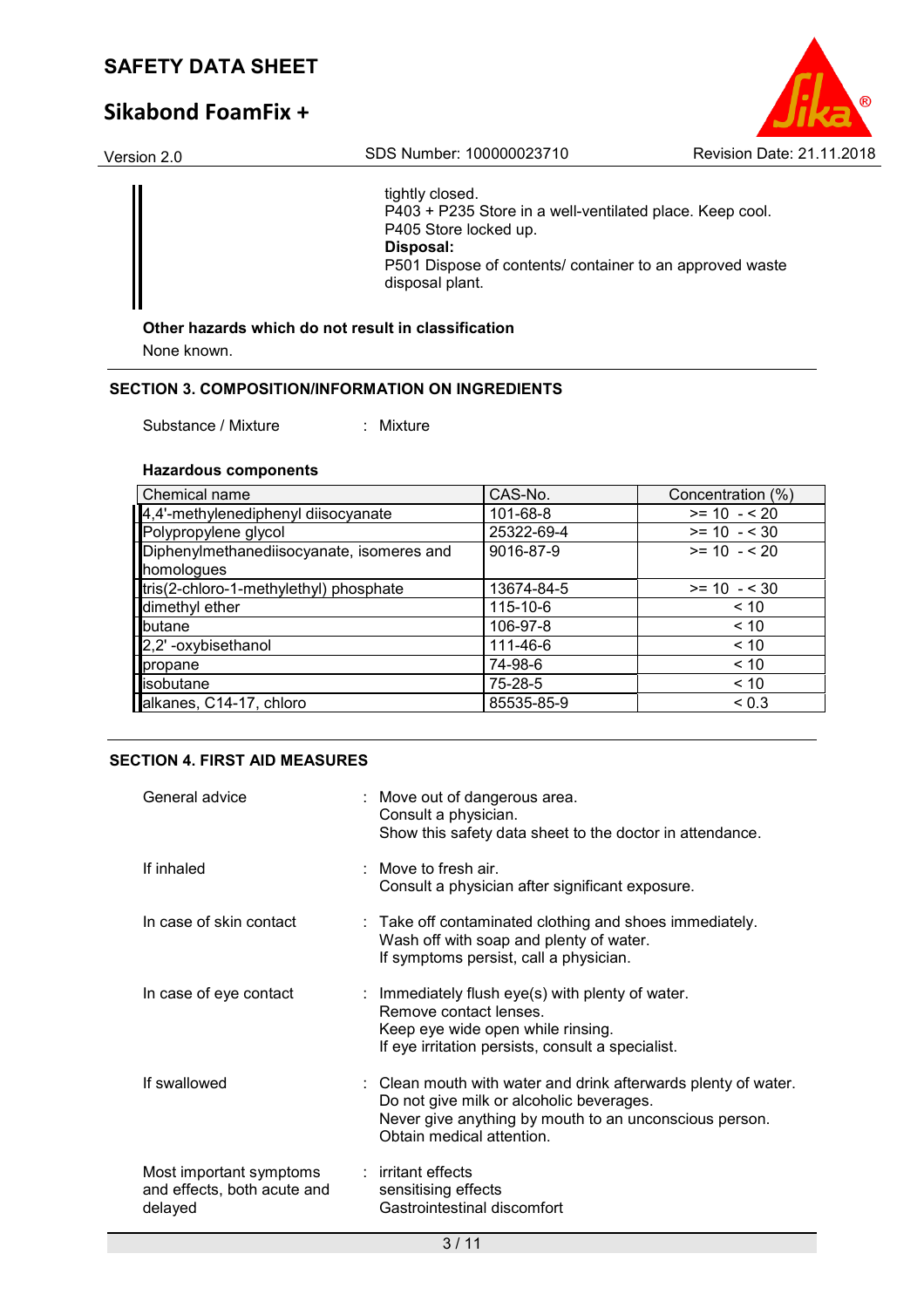# **Sikabond FoamFix +**

| Version 2.0        | SDS Number: 100000023710                                                         | Revision Date: 21.11.2018 |
|--------------------|----------------------------------------------------------------------------------|---------------------------|
|                    | Asthmatic appearance                                                             |                           |
|                    | Cough                                                                            |                           |
|                    | Respiratory disorder                                                             |                           |
|                    | Allergic reactions                                                               |                           |
|                    | Excessive lachrymation                                                           |                           |
|                    | Dermatitis                                                                       |                           |
|                    | See Section 11 for more detailed information on health effects                   |                           |
|                    | and symptoms.                                                                    |                           |
|                    | Harmful if swallowed.                                                            |                           |
|                    | Causes skin irritation.                                                          |                           |
|                    | May cause an allergic skin reaction.                                             |                           |
|                    | Causes serious eye irritation.                                                   |                           |
|                    | May cause allergy or asthma symptoms or breathing difficul-<br>ties if inhaled.  |                           |
|                    | May cause respiratory irritation.                                                |                           |
|                    | Suspected of causing cancer.                                                     |                           |
|                    | May cause damage to organs through prolonged or repeated<br>exposure if inhaled. |                           |
| Notes to physician | : Treat symptomatically.                                                         |                           |

 $\circledR$ 

# **SECTION 5. FIREFIGHTING MEASURES**

| Suitable extinguishing media                     | $\therefore$ Alcohol-resistant foam<br>Carbon dioxide (CO2)<br>Dry chemical |  |
|--------------------------------------------------|-----------------------------------------------------------------------------|--|
| Unsuitable extinguishing<br>media                | : Water                                                                     |  |
| Hazardous combustion prod-<br>ucts               | : No hazardous combustion products are known                                |  |
| Specific extinguishing meth-<br>ods              | : Use water spray to cool unopened containers.                              |  |
| Special protective equipment<br>for firefighters | : In the event of fire, wear self-contained breathing apparatus.            |  |

# **SECTION 6. ACCIDENTAL RELEASE MEASURES**

| Personal precautions, protec-<br>tive equipment and emer-<br>gency procedures | : Use personal protective equipment.<br>Remove all sources of ignition.<br>Deny access to unprotected persons.                                                                                                                                 |
|-------------------------------------------------------------------------------|------------------------------------------------------------------------------------------------------------------------------------------------------------------------------------------------------------------------------------------------|
| Environmental precautions                                                     | : Prevent product from entering drains.<br>If the product contaminates rivers and lakes or drains inform<br>respective authorities.                                                                                                            |
| Methods and materials for<br>containment and cleaning up                      | : Contain spillage, and then collect with non-combustible ab-<br>sorbent material, (e.g. sand, earth, diatomaceous earth, ver-<br>miculite) and place in container for disposal according to local<br>/ national regulations (see section 13). |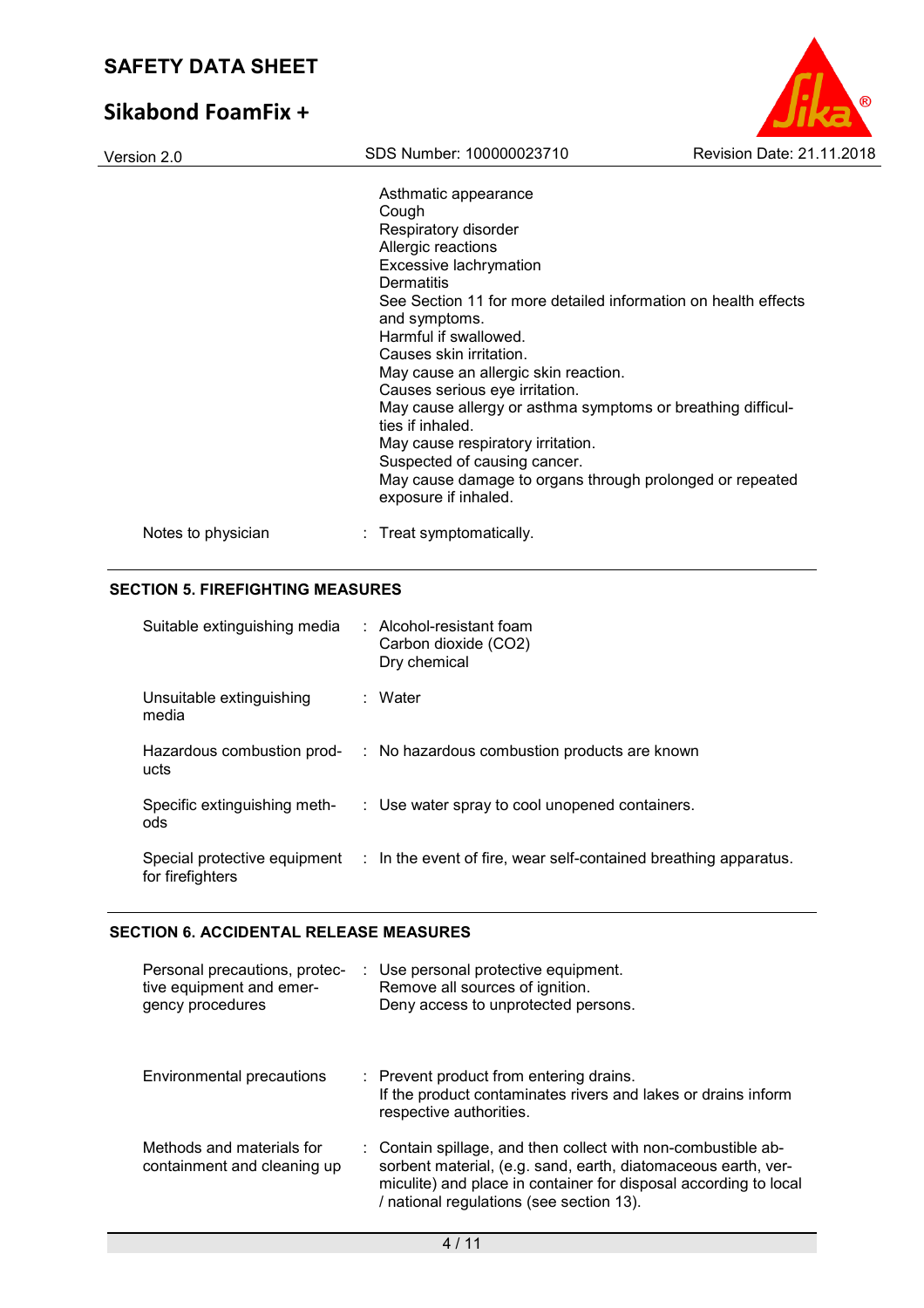# **Sikabond FoamFix +**



## **SECTION 7. HANDLING AND STORAGE**

| Advice on protection against<br>fire and explosion | Use explosion-proof equipment. Keep away from<br>heat/sparks/open flames/hot surfaces. No smoking. Take pre-<br>cautionary measures against electrostatic discharges.                                                                                                                                                                                                                                                                                                                                                                                                                                                                                                                                                                                                                                                                                       |
|----------------------------------------------------|-------------------------------------------------------------------------------------------------------------------------------------------------------------------------------------------------------------------------------------------------------------------------------------------------------------------------------------------------------------------------------------------------------------------------------------------------------------------------------------------------------------------------------------------------------------------------------------------------------------------------------------------------------------------------------------------------------------------------------------------------------------------------------------------------------------------------------------------------------------|
| Advice on safe handling                            | : Avoid formation of aerosol.<br>Do not breathe vapours or spray mist.<br>Avoid exceeding the given occupational exposure limits (see<br>section 8).<br>Do not get in eyes, on skin, or on clothing.<br>For personal protection see section 8.<br>Persons with a history of skin sensitisation problems or asth-<br>ma, allergies, chronic or recurrent respiratory disease should<br>not be employed in any process in which this mixture is being<br>used.<br>Smoking, eating and drinking should be prohibited in the ap-<br>plication area.<br>Take precautionary measures against static discharge.<br>Open drum carefully as content may be under pressure.<br>Take necessary action to avoid static electricity discharge<br>(which might cause ignition of organic vapours).<br>Follow standard hygiene measures when handling chemical<br>products |
| Hygiene measures                                   | : Handle in accordance with good industrial hygiene and safety<br>practice.<br>When using do not eat or drink.<br>When using do not smoke.<br>Wash hands before breaks and at the end of workday.                                                                                                                                                                                                                                                                                                                                                                                                                                                                                                                                                                                                                                                           |
| Conditions for safe storage                        | Store in original container.<br>Keep in a well-ventilated place.<br>Containers which are opened must be carefully resealed and<br>kept upright to prevent leakage.<br>Observe label precautions.<br>Store in accordance with local regulations.                                                                                                                                                                                                                                                                                                                                                                                                                                                                                                                                                                                                             |

# **SECTION 8. EXPOSURE CONTROLS/PERSONAL PROTECTION**

## **Components with workplace control parameters**

| Components                               | CAS-No.                                                        | Value type<br>(Form of<br>exposure) | Control parame-<br>ters / Permissible<br>concentration | <b>Basis</b> |
|------------------------------------------|----------------------------------------------------------------|-------------------------------------|--------------------------------------------------------|--------------|
| 4,4'-methylenediphenyl diiso-<br>cyanate | 101-68-8                                                       | <b>TWA</b>                          | $0.02$ mg/m $3$<br>(NCO)                               | AU OEL       |
|                                          |                                                                | Further information: Sensitiser     |                                                        |              |
|                                          |                                                                | <b>STEL</b>                         | $0.07$ mg/m $3$<br>(NCO)                               | AU OEL       |
|                                          | Further information: Sensitiser                                |                                     |                                                        |              |
|                                          |                                                                | TWA                                 | $0.02$ mg/m $3$<br>(NCO)                               | AU OEL       |
|                                          | Further information: Category 2 (Carc. 2) Suspected human car- |                                     |                                                        |              |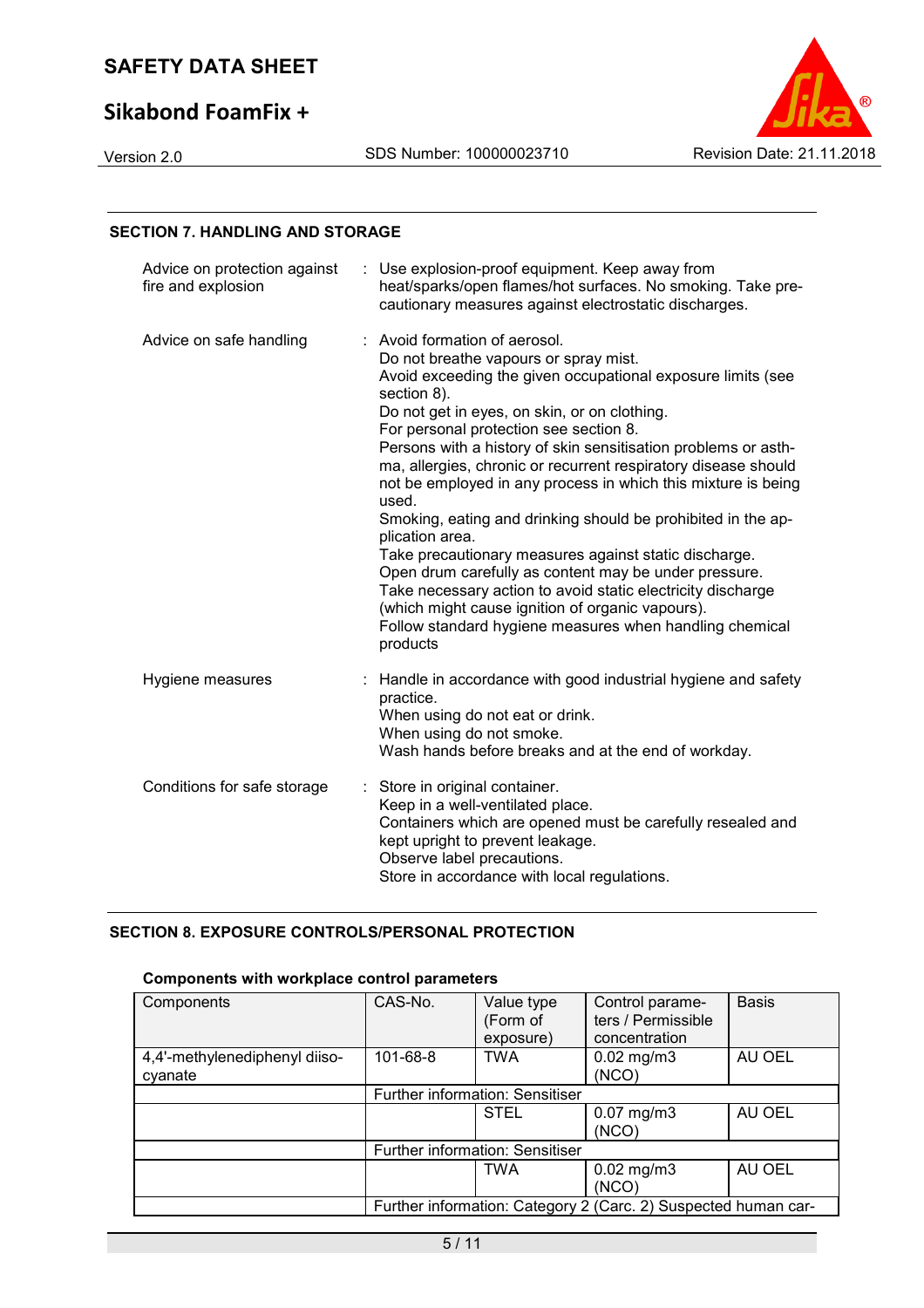# **Sikabond FoamFix +**

Version 2.0 SDS Number: 100000023710 Revision Date: 21.11.2018

|                                                         | cinogen, Sensitiser                                                                   |                                        |                          |              |
|---------------------------------------------------------|---------------------------------------------------------------------------------------|----------------------------------------|--------------------------|--------------|
|                                                         |                                                                                       | <b>STEL</b>                            | $0.07$ mg/m $3$<br>(NCO) | AU OEL       |
|                                                         | Further information: Category 2 (Carc. 2) Suspected human car-<br>cinogen, Sensitiser |                                        |                          |              |
| Diphenylmethanediisocyanate,<br>isomeres and homologues | 9016-87-9                                                                             | <b>TWA</b>                             | $0.02$ mg/m $3$<br>(NCO) | AU OEL       |
|                                                         |                                                                                       | <b>Further information: Sensitiser</b> |                          |              |
|                                                         |                                                                                       | <b>STEL</b>                            | $0.07$ mg/m $3$<br>(NCO) | AU OEL       |
|                                                         | Further information: Sensitiser                                                       |                                        |                          |              |
| dimethyl ether                                          | $115 - 10 - 6$                                                                        | <b>STEL</b>                            | 500 ppm<br>950 mg/m3     | AU OEL       |
|                                                         |                                                                                       | <b>TWA</b>                             | 400 ppm<br>760 mg/m3     | AU OEL       |
| butane                                                  | 106-97-8                                                                              | <b>TWA</b>                             | 800 ppm<br>1,900 mg/m3   | AU OEL       |
| 2,2' -oxybisethanol                                     | 111-46-6                                                                              | <b>TWA</b>                             | 23 ppm<br>100 mg/m3      | AU OEL       |
| propane                                                 | 74-98-6                                                                               | <b>TWA</b>                             | 1,000 ppm                | <b>ACGIH</b> |
| isobutane                                               | 75-28-5                                                                               | TWA                                    | 1,000 ppm                | <b>ACGIH</b> |
|                                                         |                                                                                       | <b>STEL</b>                            | 1,000 ppm                | <b>ACGIH</b> |

## **Personal protective equipment**

| Respiratory protection   | : Use respiratory protection unless adequate local exhaust<br>ventilation is provided or exposure assessment demonstrates<br>that exposures are within recommended exposure guidelines.<br>The filter class for the respirator must be suitable for the max-<br>imum expected contaminant concentration<br>(gas/vapour/aerosol/particulates) that may arise when han-<br>dling the product. If this concentration is exceeded, self-<br>contained breathing apparatus must be used. |
|--------------------------|-------------------------------------------------------------------------------------------------------------------------------------------------------------------------------------------------------------------------------------------------------------------------------------------------------------------------------------------------------------------------------------------------------------------------------------------------------------------------------------|
| Hand protection          | : Chemical-resistant, impervious gloves complying with an ap-<br>proved standard should be worn at all times when handling<br>chemical products if a risk assessment indicates this is nec-<br>essary.                                                                                                                                                                                                                                                                              |
| Eye protection           | : Safety eyewear complying with an approved standard should<br>be used when a risk assessment indicates this is necessary.                                                                                                                                                                                                                                                                                                                                                          |
| Skin and body protection | : Choose body protection in relation to its type, to the concen-<br>tration and amount of dangerous substances, and to the spe-<br>cific work-place.                                                                                                                                                                                                                                                                                                                                |

# **SECTION 9. PHYSICAL AND CHEMICAL PROPERTIES**

| Appearance      | : aerosol           |
|-----------------|---------------------|
| Colour          | ∶ various           |
| Odour           | : musty             |
| Odour Threshold | : No data available |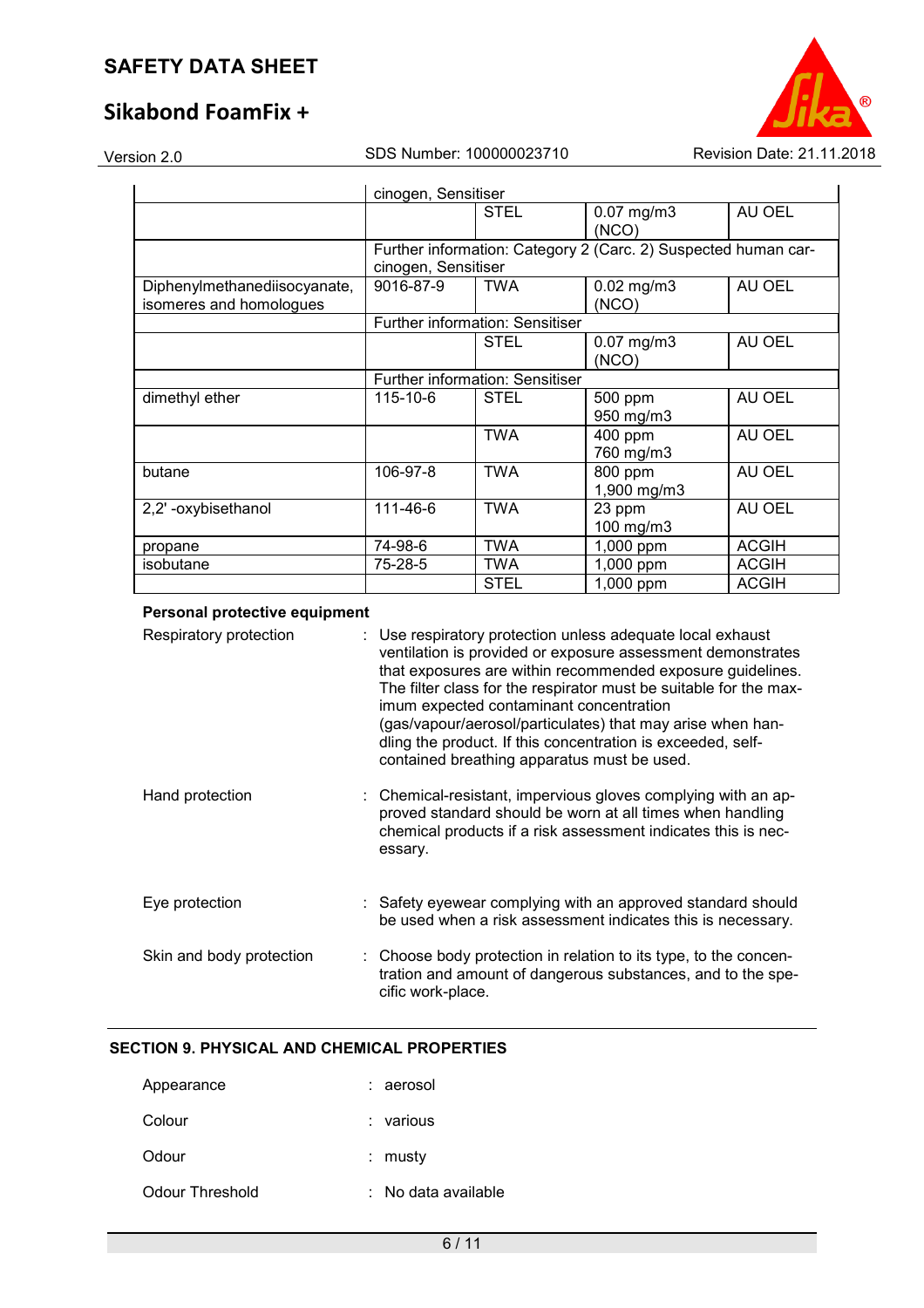# **Sikabond FoamFix +**



| Version 2.0                             | SDS Number: 100000023710                   | Revision Date: 21.11.2018 |
|-----------------------------------------|--------------------------------------------|---------------------------|
| pH                                      | : No data available                        |                           |
| Melting point/range / Freezing<br>point | : No data available                        |                           |
| Boiling point/boiling range             | : No data available                        |                           |
| Flash point                             | : ca. 41 °C (106 °F)<br>Method: closed cup |                           |
| Evaporation rate                        | : No data available                        |                           |
| Flammability                            | : No data available                        |                           |
| Upper explosion limit                   | : No data available                        |                           |
| Lower explosion limit                   | : No data available                        |                           |
| Vapour pressure                         | : 5100 hPa (3825 mmHg)                     |                           |
| Relative vapour density                 | : No data available                        |                           |
| Density                                 | : ca. 1.126 g/cm3 (20 °C (68 °F) ())       |                           |
| Solubility(ies)<br>Water solubility     | : No data available                        |                           |
| Solubility in other solvents            | : No data available                        |                           |
| Partition coefficient: n-               | : No data available                        |                           |
| octanol/water                           |                                            |                           |
| Auto-ignition temperature               | : No data available                        |                           |
| Decomposition temperature               | : No data available                        |                           |
| Viscosity<br>Viscosity, dynamic         | : ca. 1,000 mPa.s $(20 °C)$                |                           |
| Viscosity, kinematic                    | : > 20.5 mm2/s (40 °C)                     |                           |
| Explosive properties                    | : No data available                        |                           |
| Molecular weight                        | : No data available                        |                           |
| VOC-EU (solvent)                        | $: 258.98$ g/l                             |                           |

# **SECTION 10. STABILITY AND REACTIVITY**

| Reactivity                     | : No dangerous reaction known under conditions of normal use. |
|--------------------------------|---------------------------------------------------------------|
| Chemical stability             | $\therefore$ The product is chemically stable.                |
| Possibility of hazardous reac- | : Stable under recommended storage conditions.                |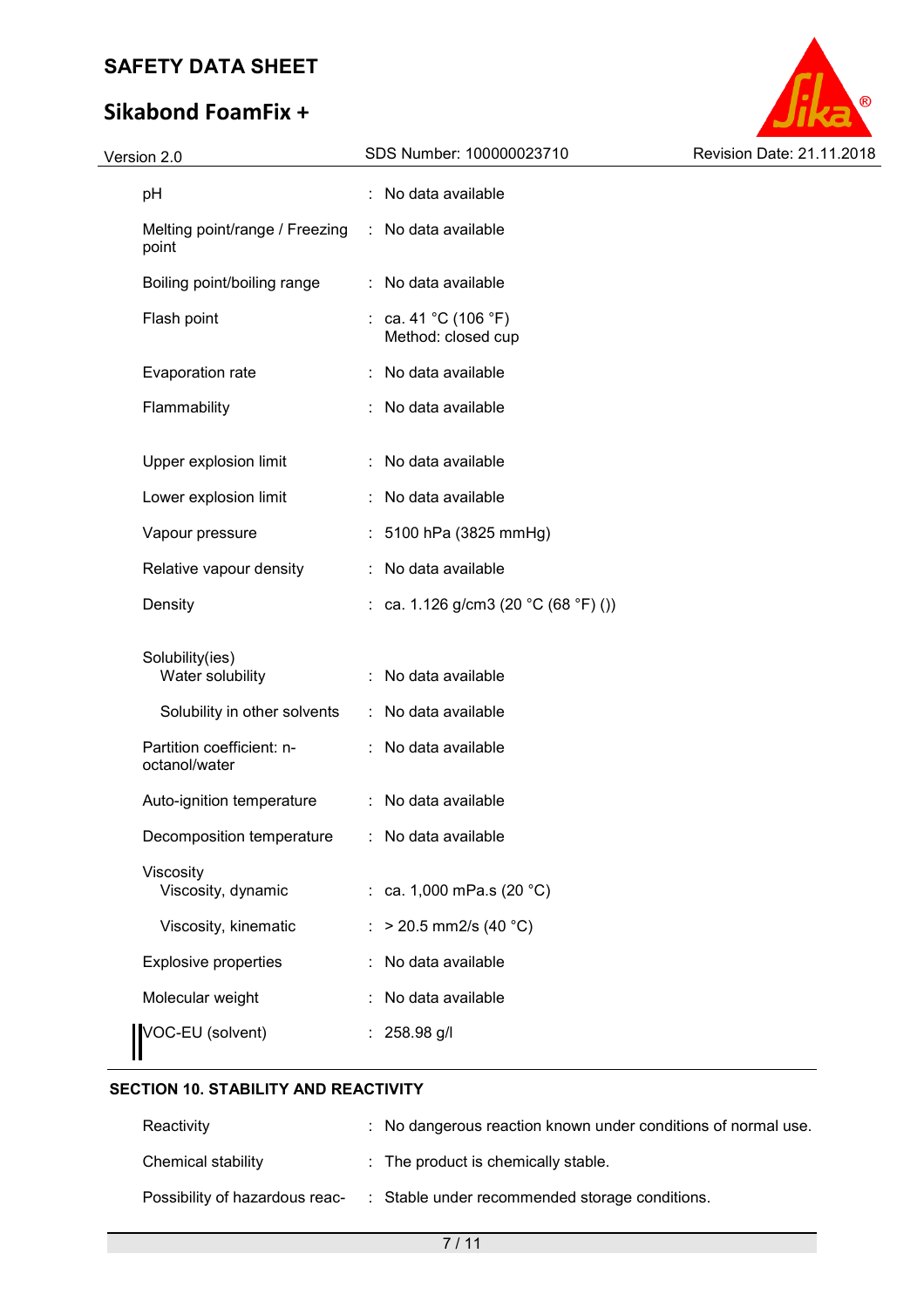# **Sikabond FoamFix +**

| Version 2.0            | SDS Number: 100000023710                            | Revision Date: 21.11.2018 |
|------------------------|-----------------------------------------------------|---------------------------|
| tions                  | Vapours may form explosive mixture with air.        |                           |
| Conditions to avoid    | : Heat, flames and sparks.                          |                           |
| Incompatible materials | $\therefore$ No data available                      |                           |
|                        | No decomposition if stored and applied as directed. |                           |

# **SECTION 11. TOXICOLOGICAL INFORMATION**

#### **Acute toxicity**

Harmful if swallowed.

## **Components:**

# **4,4'-methylenediphenyl diisocyanate:**  Acute inhalation toxicity : Acute toxicity estimate: 1.5 mg/l Test atmosphere: dust/mist Method: Expert judgement **Diphenylmethanediisocyanate, isomeres and homologues:**  Acute oral toxicity : LD50 Oral (Rat): > 10,000 mg/kg Acute inhalation toxicity : Acute toxicity estimate: 1.5 mg/l Exposure time: 4 h Test atmosphere: dust/mist Method: Expert judgement Assessment: The component/mixture is moderately toxic after short term inhalation. Acute dermal toxicity : LD50 Dermal (Rabbit): > 9,400 mg/kg

#### **Skin corrosion/irritation**

Causes skin irritation.

#### **Serious eye damage/eye irritation**

Causes serious eye irritation.

#### **Respiratory or skin sensitisation**

Skin sensitisation: May cause an allergic skin reaction. Respiratory sensitisation: May cause allergy or asthma symptoms or breathing difficulties if inhaled.

#### **Chronic toxicity**

#### **Germ cell mutagenicity**

Not classified based on available information.

#### **Carcinogenicity**

Suspected of causing cancer.

#### **Reproductive toxicity**

Not classified based on available information.

#### **STOT - single exposure**

May cause respiratory irritation.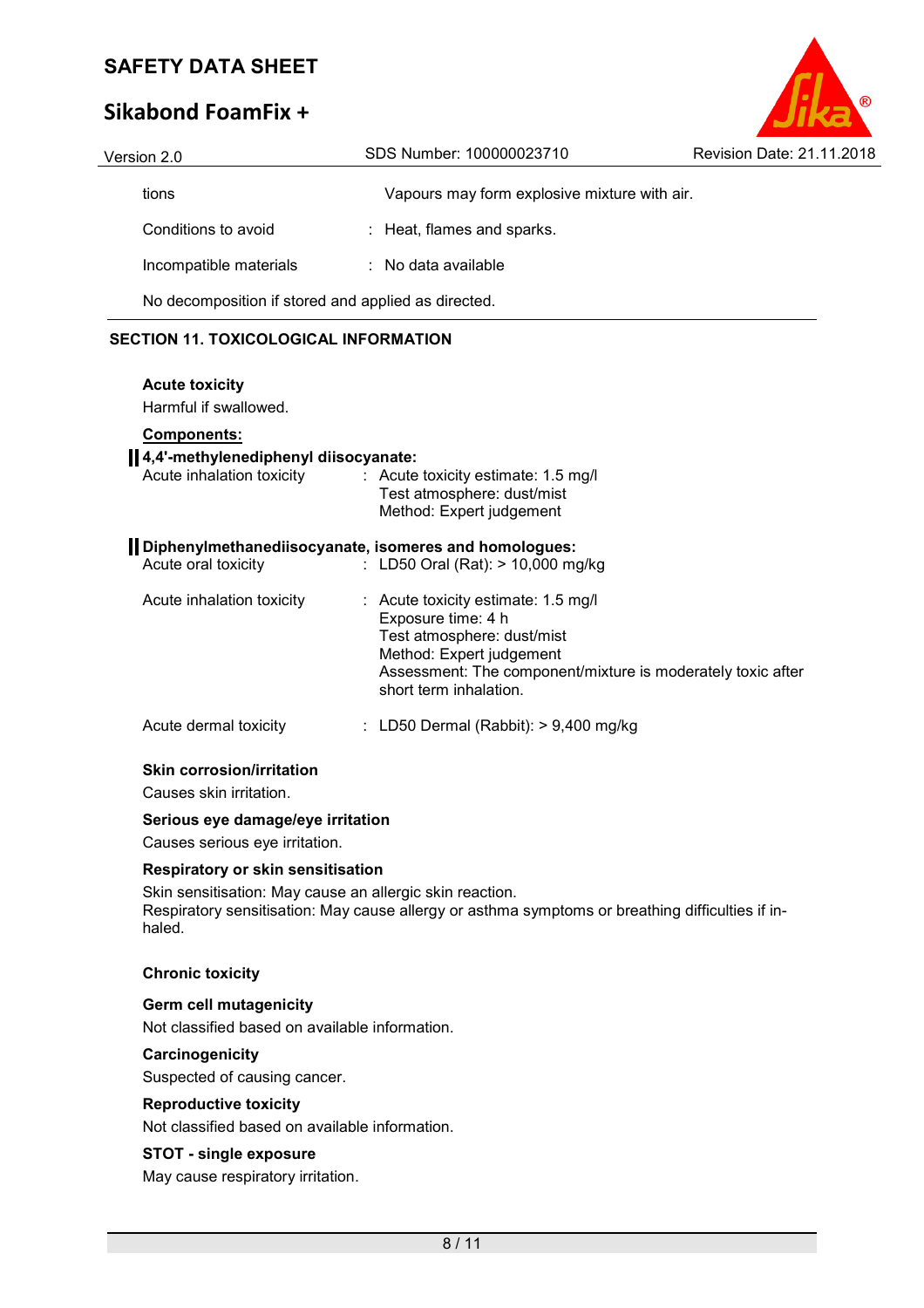# **Sikabond FoamFix +**

## **STOT - repeated exposure**

May cause damage to organs through prolonged or repeated exposure if inhaled.

# **Aspiration toxicity**

Not classified based on available information.

# **SECTION 12. ECOLOGICAL INFORMATION**

**Ecotoxicity** 

| Components:                                                               |                                                                                                                                                                       |
|---------------------------------------------------------------------------|-----------------------------------------------------------------------------------------------------------------------------------------------------------------------|
| Diphenylmethanediisocyanate, isomeres and homologues:<br>Toxicity to fish | : LC50 (Brachydanio rerio (zebrafish)): $> 1,000$ mg/l<br>Exposure time: 96 h                                                                                         |
| Toxicity to algae                                                         | $\therefore$ EC50 (Desmodesmus subspicatus (green algae)): > 1,640<br>mq/l<br>Exposure time: 72 h                                                                     |
| Persistence and degradability<br>No data available                        |                                                                                                                                                                       |
| <b>Bioaccumulative potential</b><br>No data available                     |                                                                                                                                                                       |
| <b>Mobility in soil</b><br>No data available                              |                                                                                                                                                                       |
| Other adverse effects                                                     |                                                                                                                                                                       |
| <b>Product:</b>                                                           |                                                                                                                                                                       |
| Additional ecological infor-<br>mation                                    | $\therefore$ An environmental hazard cannot be excluded in the event of<br>unprofessional handling or disposal.<br>Harmful to aquatic life with long lasting effects. |

## **SECTION 13. DISPOSAL CONSIDERATIONS**

| Disposal methods       |                                                                                                                                                                                                                            |
|------------------------|----------------------------------------------------------------------------------------------------------------------------------------------------------------------------------------------------------------------------|
| Waste from residues    | : The product should not be allowed to enter drains, water<br>courses or the soil.<br>Do not contaminate ponds, waterways or ditches with chemi-<br>cal or used container.<br>Send to a licensed waste management company. |
| Contaminated packaging | : Empty remaining contents.<br>Dispose of as unused product.<br>Do not re-use empty containers.<br>Do not burn, or use a cutting torch on, the empty drum.                                                                 |

#### **SECTION 14. TRANSPORT INFORMATION**

#### **International Regulations**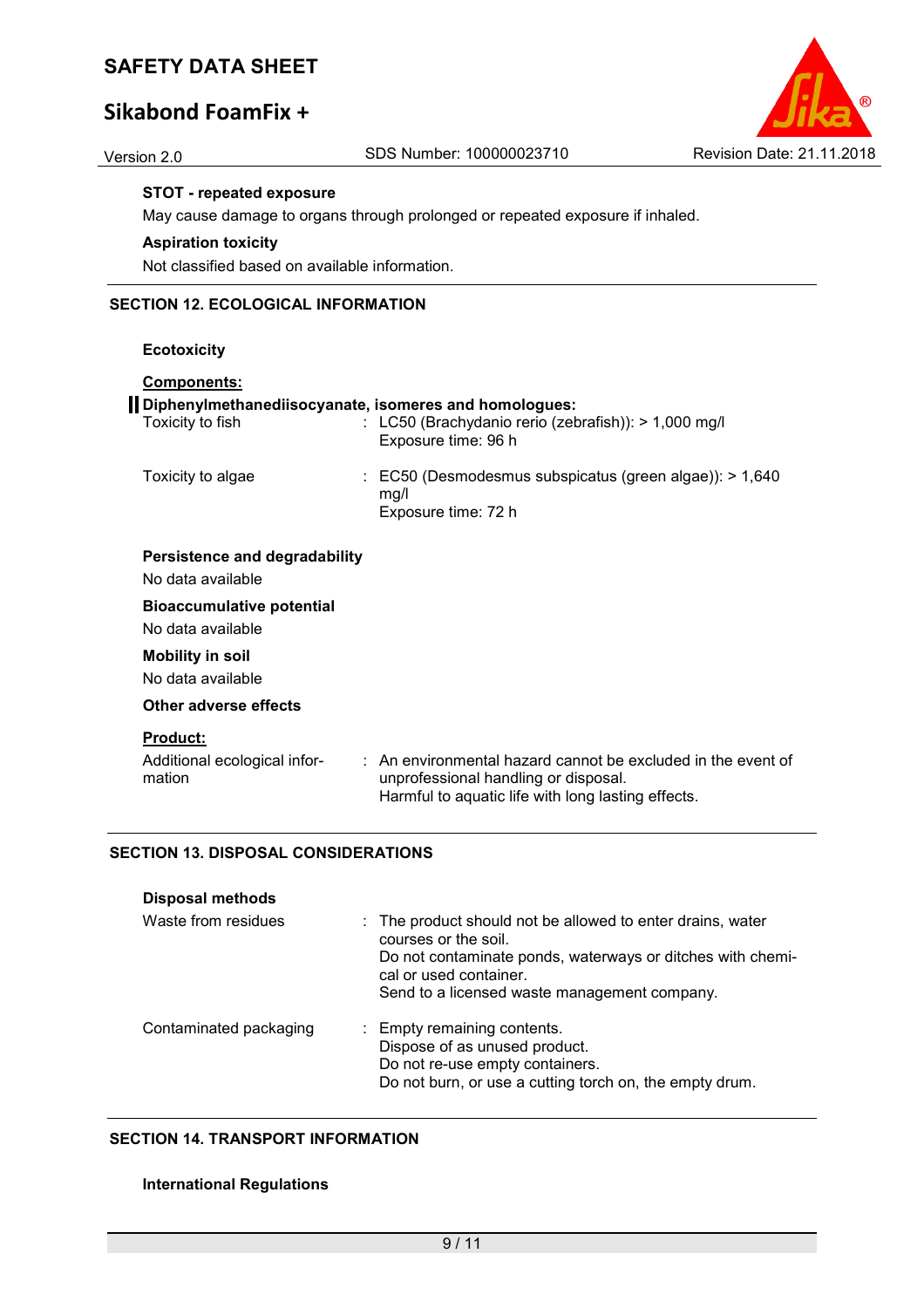# **Sikabond FoamFix +**



| <b>IATA-DGR</b><br>UN/ID No.<br>Proper shipping name<br>Class<br>Packing group<br>Labels<br>Packing instruction (cargo<br>aircraft)<br>Packing instruction (passen-<br>ger aircraft) | ÷<br>÷ | UN 1950<br>Aerosols, flammable<br>21<br>Not assigned by regulation<br>Flammable gas<br>203<br>203 |
|--------------------------------------------------------------------------------------------------------------------------------------------------------------------------------------|--------|---------------------------------------------------------------------------------------------------|
| <b>IMDG-Code</b><br>UN number<br>Proper shipping name                                                                                                                                |        | <b>UN 1950</b><br><b>AEROSOLS</b>                                                                 |
| Class<br>Packing group<br>Labels<br>EmS Code<br>Marine pollutant                                                                                                                     |        | 2.1<br>Not assigned by regulation<br>2.1<br>$F-D, S-U$<br>no                                      |

#### **Transport in bulk according to Annex II of MARPOL 73/78 and the IBC Code**

Not applicable for product as supplied.

## **National Regulations**

| UN 1950                      |
|------------------------------|
| : AEROSOLS                   |
| $\cdot$ 21                   |
| : Not assigned by regulation |
| $\cdot$ 21                   |
| · 2YF                        |
|                              |

## **Special precautions for user**

The transport classification(s) provided herein are for informational purposes only, and solely based upon the properties of the unpackaged material as it is described within this Safety Data Sheet. Transportation classifications may vary by mode of transportation, package sizes, and variations in regional or country regulations.

## **SECTION 15. REGULATORY INFORMATION**

#### **Safety, health and environmental regulations/legislation specific for the substance or mixture**

| Standard for the Uniform<br>Schedule 6<br>Scheduling of Medicines and<br>Poisons               |                                                                                                                                                                      |  |
|------------------------------------------------------------------------------------------------|----------------------------------------------------------------------------------------------------------------------------------------------------------------------|--|
| International Chemical Weapons Convention (CWC)<br>Schedules of Toxic Chemicals and Precursors | Not applicable                                                                                                                                                       |  |
| <b>Prohibition/Licensing Requirements</b>                                                      | There is no applicable prohibition or<br>notification/licensing requirements,<br>including for carcinogens under<br>Commonwealth, State or Territory<br>legislation. |  |